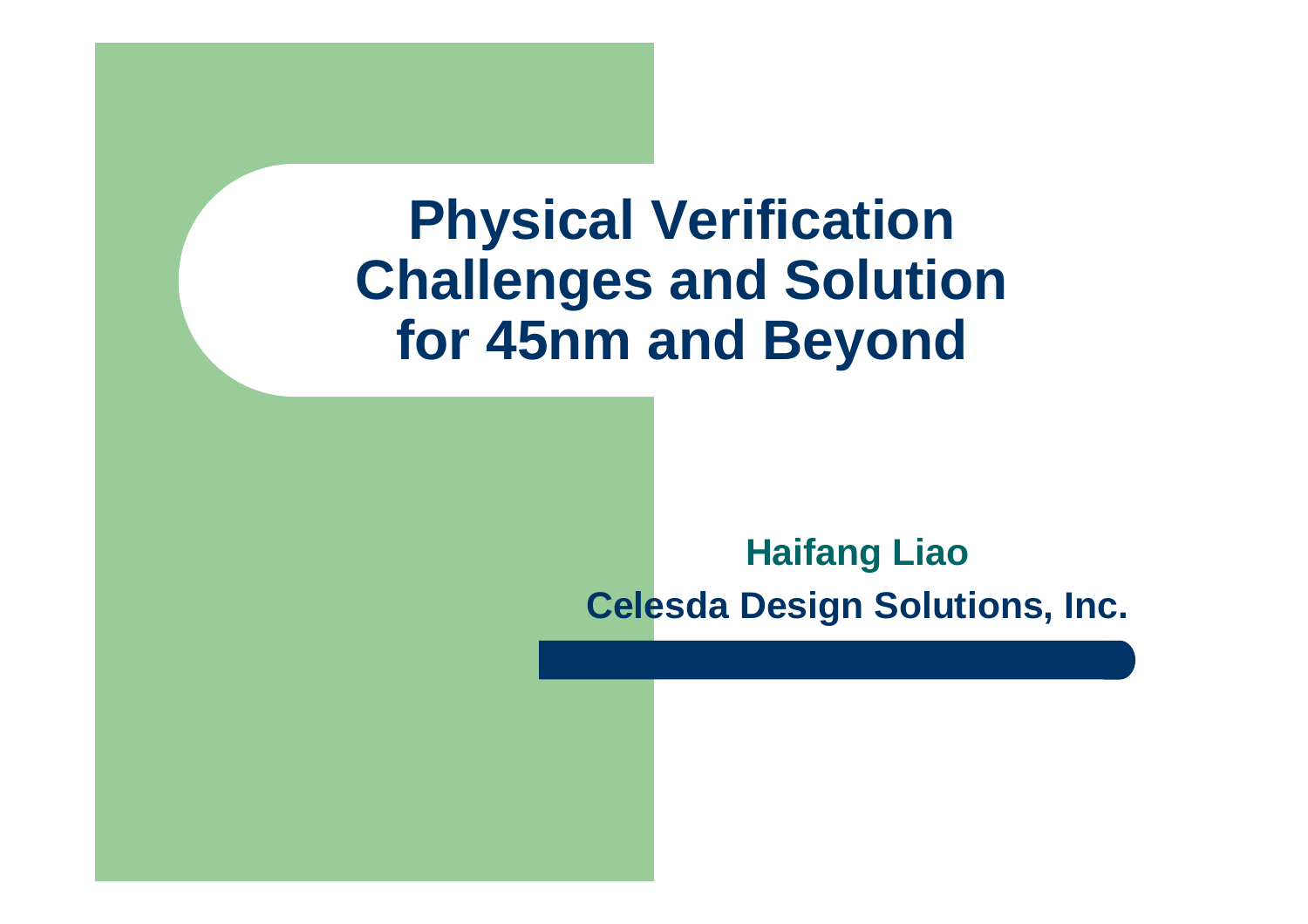|                                                                               | $10 \mu m$      | 1971  |
|-------------------------------------------------------------------------------|-----------------|-------|
|                                                                               | $3 \mu m$       | 1975  |
| <b>Nanometer Design Era</b>                                                   | $1.5 \mu m$     | 1982  |
|                                                                               | 1 $\mu$ m       | 1985  |
| • Semiconductor feature size has been                                         | 800 nm          | 1989  |
|                                                                               | 600 nm          | 1994  |
| shrunk 500x in 40 years                                                       | 350 nm          | 1995  |
| - Space for one transistor in 1971 holds a<br>quarter million transistors now | <b>250 nm</b>   | 1998  |
|                                                                               | <b>180 nm</b>   | 1999  |
|                                                                               | <b>130 nm</b>   | 2000  |
| • The feature size approaching silicon                                        | <b>90 nm</b>    | 2002  |
| atomic size (the diameter is ~0.22nm)                                         | <b>65 nm</b>    | 2006  |
| - Complexity of design rules increase                                         | <b>45 nm</b>    | 2008  |
| explosively                                                                   | <b>32 nm</b>    | 2010  |
|                                                                               | $22$ nm         | 2011  |
|                                                                               | <b>16 nm</b>    | ~2013 |
| Source: SemiconductorManufacturing@wikipedia                                  | $11 \text{ nm}$ | ~2015 |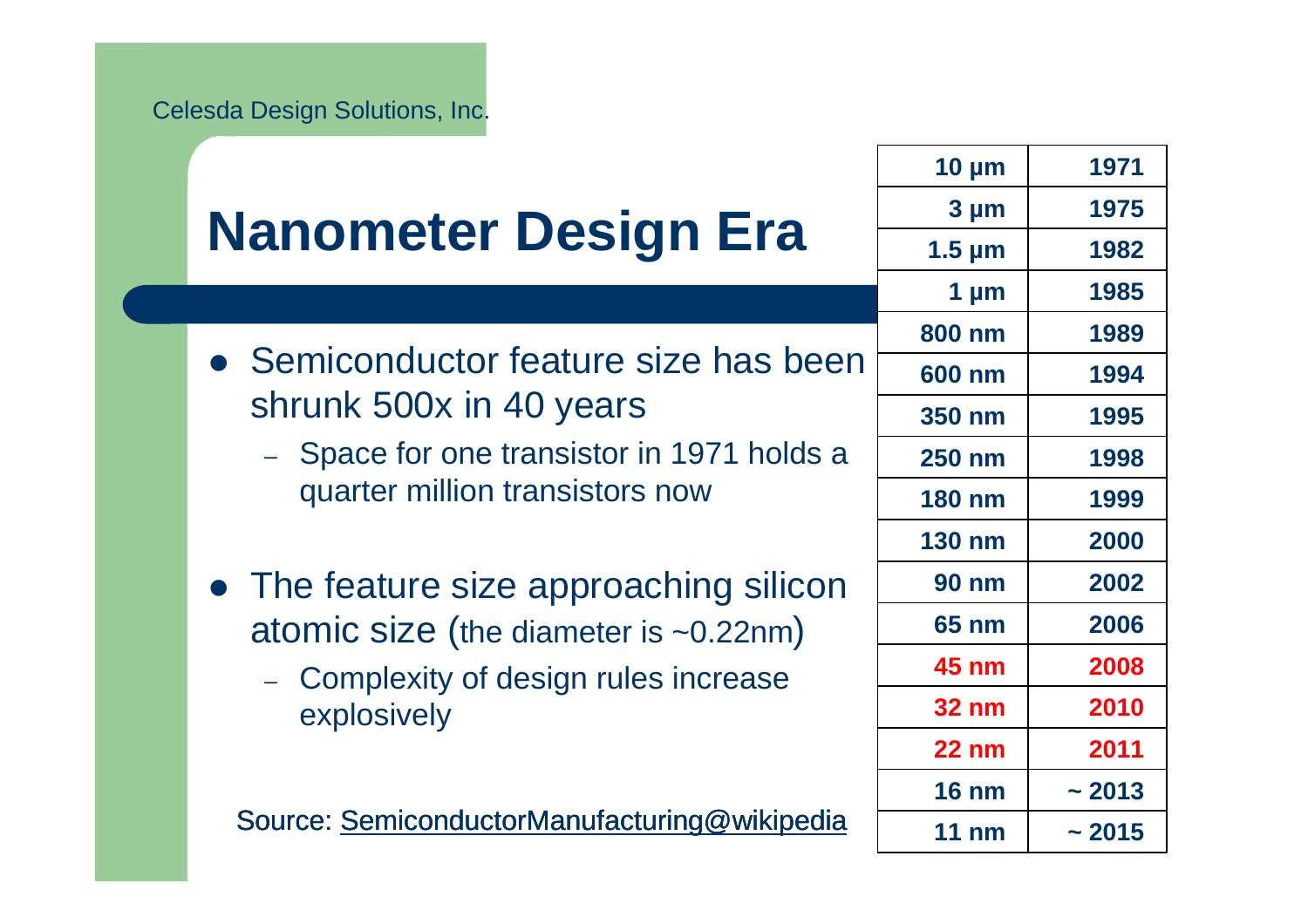#### **Layout Structure is Complicated …**

- Deep hierarchy level
	- how many?
- Different design modules
	- Logic, memory, analog, ...
- Module boundary is not just a  $\bullet$ rectangle
	- could be a rectilinear
- Modules are heavily overlapped each other

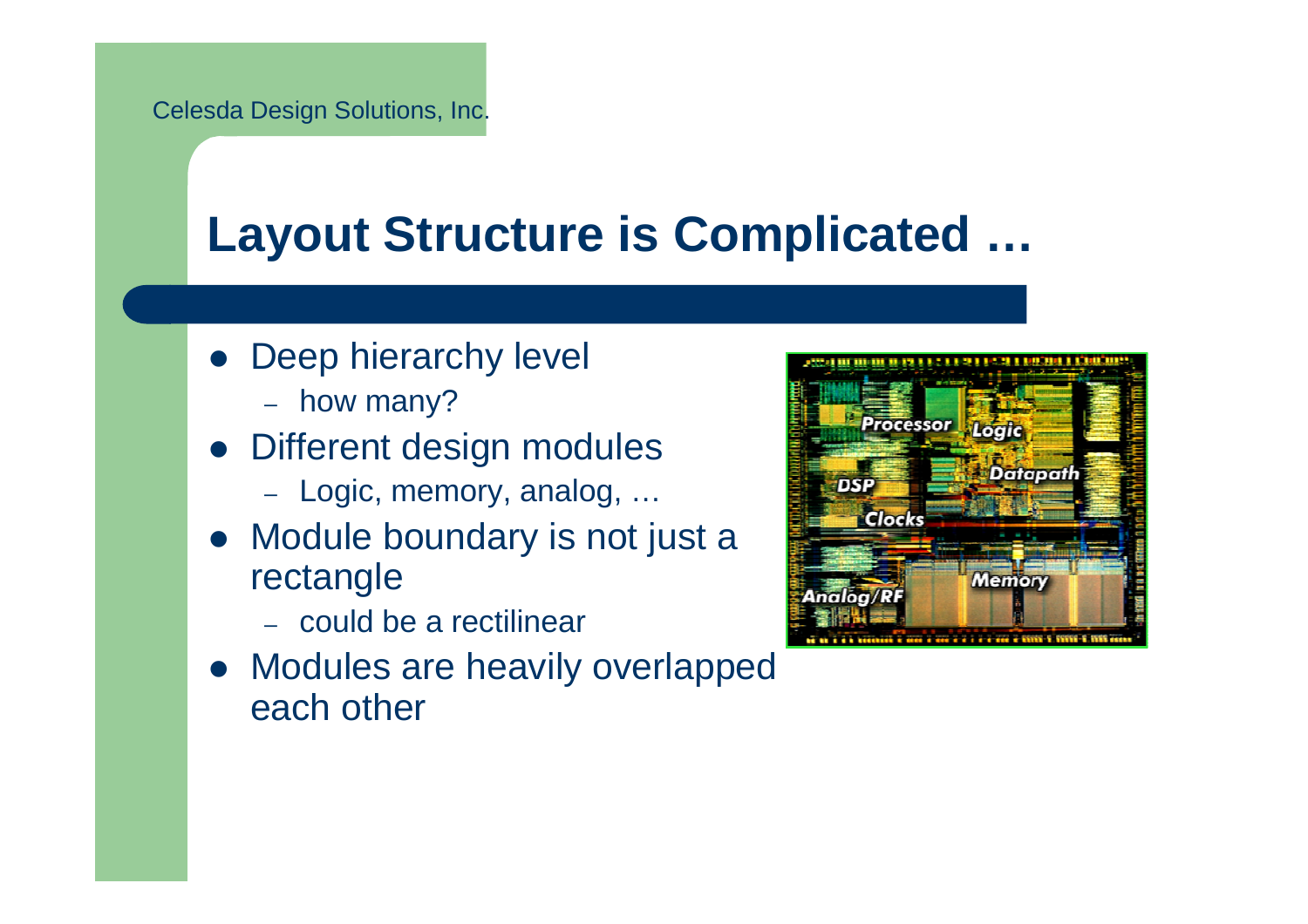#### **… Layout Structure is Complicated**

- Bigger and bigger routing block
	- Which is flatten
- More and more library cells
- More and more metal layers
	- Up to 12 metals or more
- Huge dummy metals
	- Usually are very flatten
- $\bullet$ …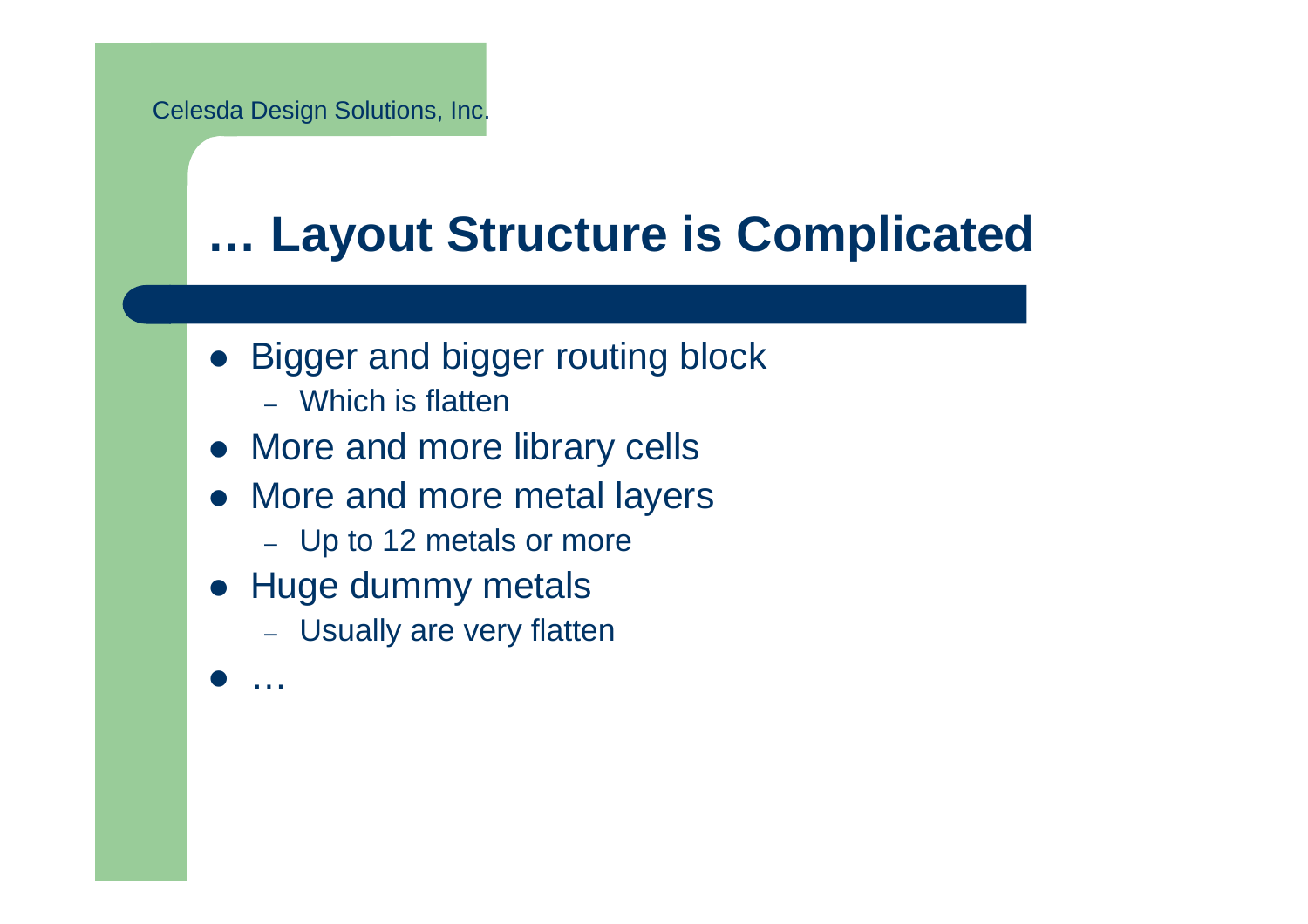#### **Data Amount**

- Billions of transistors on a SOC chip
- Tape-out data for manufacture reaches terabyte magnitude in GDSII
	- What if the data is flatten?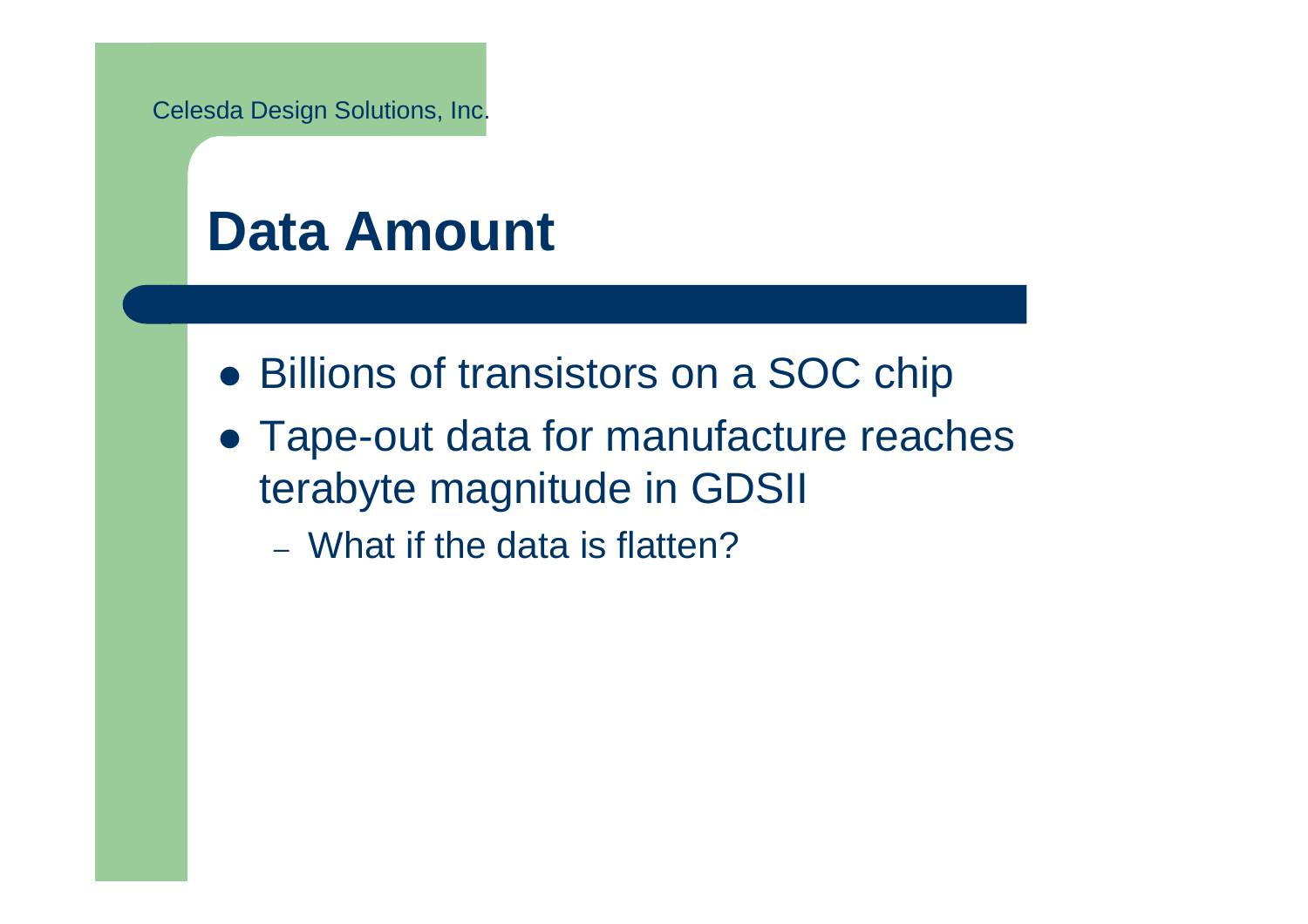## **Explosion on Design Rules**

- Number of design rules are exploded, because of
	- The feature size approaching silicon atomic size
	- Sub-wavelength process technology
- Operation count has increased to over 20k
	- Total 6 hours CPU time for 1 second per operation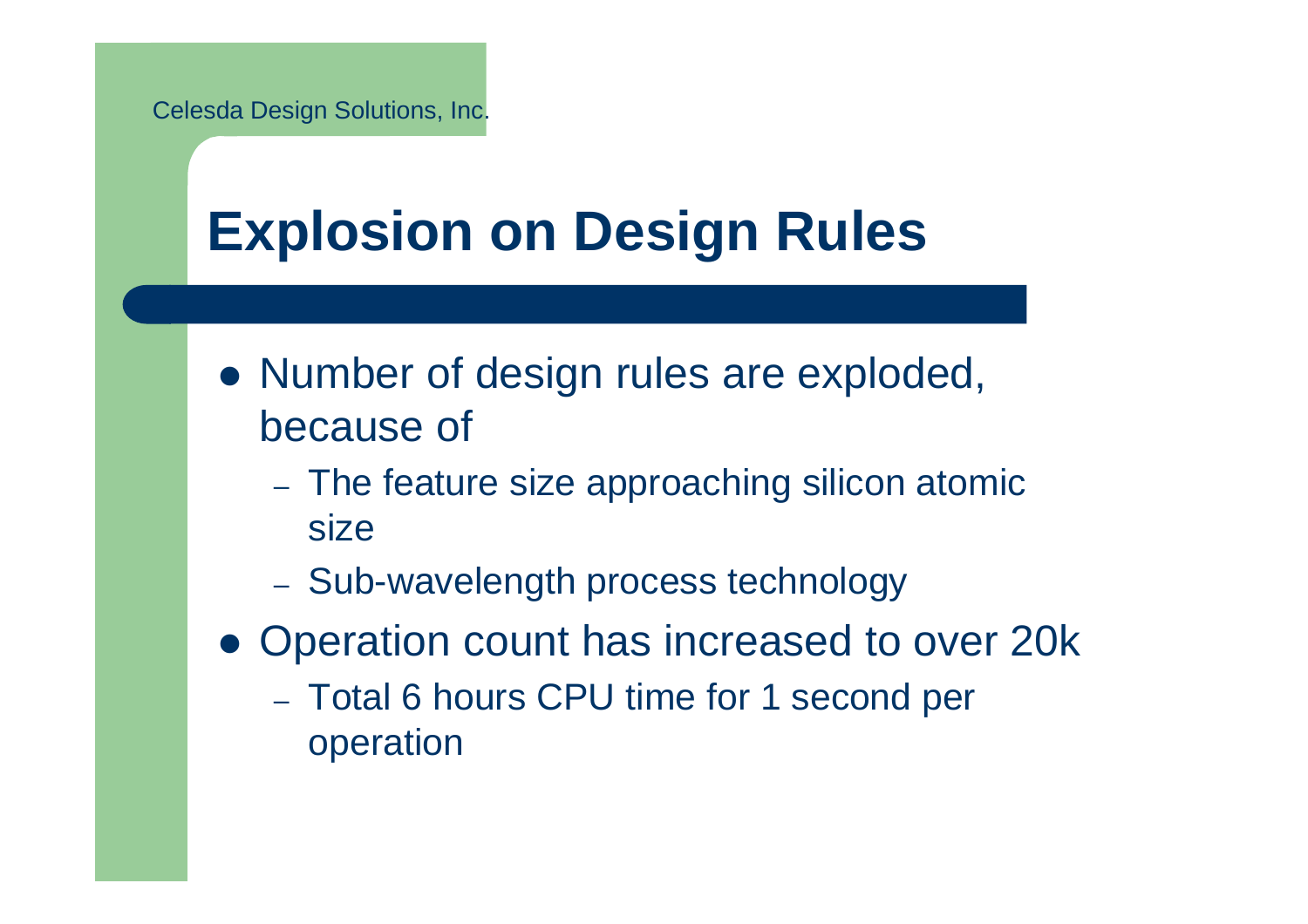# **DRC Running Time Exploding**

- $\bullet$  Due to
	- Layout data amount
	- Complexity of design rules
- It is normal to take few weeks for DRC checking on a single CPU at 45nm or beyond

Geometry  $\# \blacksquare$  Rule  $\# \blacksquare$  CPU time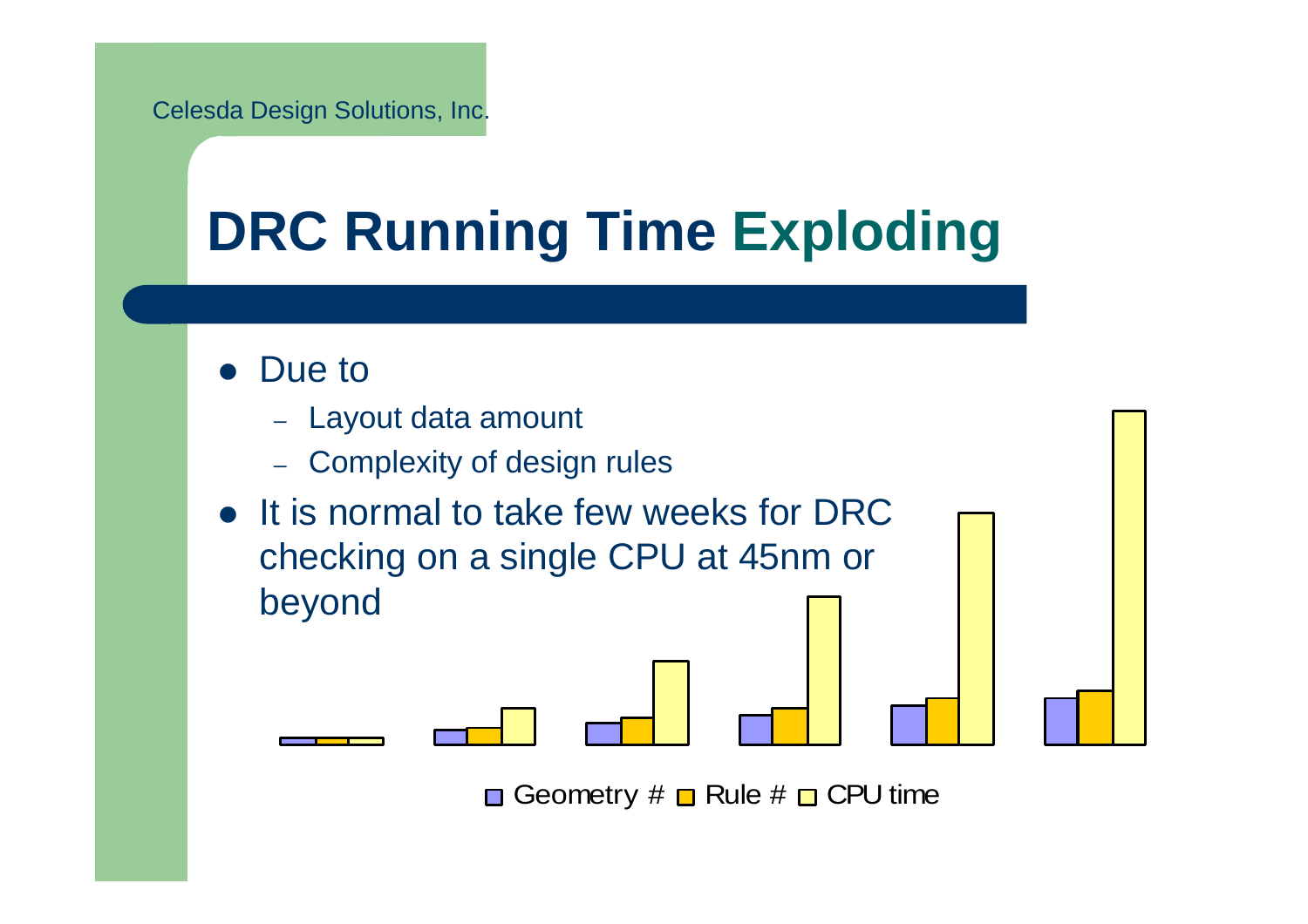## **Parallel Processing**

- **Parallel processing is the solution**
- $\bullet$  But how, and what are the issues then?
	- How to partition data?
		- What if a device is partitioned?
		- What if an instance is partitioned, or hierarchy is broken?
		- Any data is duplicated?
	- How to balance jobs between processors?
	- How to synchronize them?
	- How to communicate between them?
	- How to merge data back?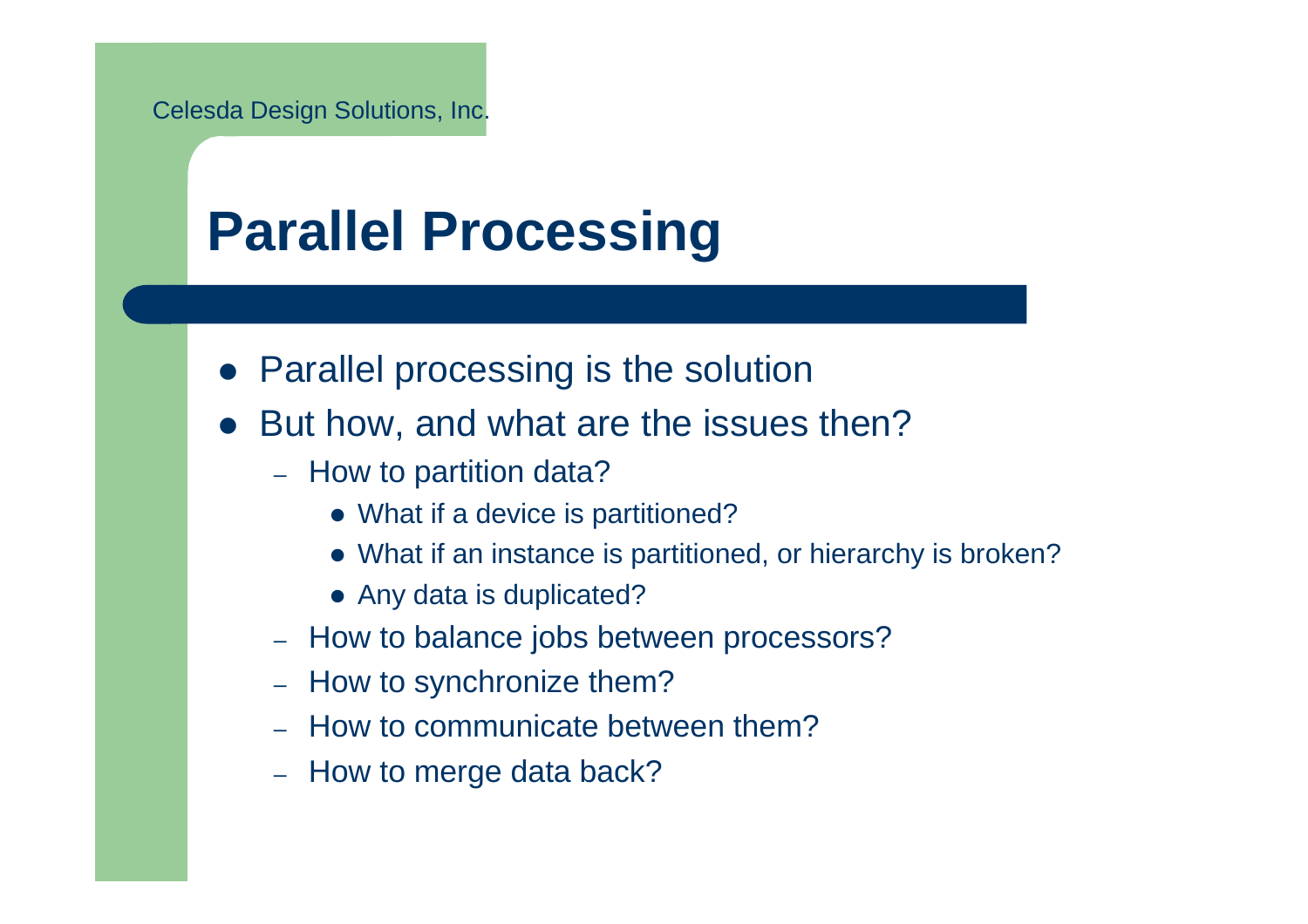#### **More Issues on Parallel Processing**

- Memory
	- Will the memory be overflowed?
- Disk
	- Will the disk be overwhelmed?
- **Network** 
	- Will the network be jammed?
- **Seamless** 
	- Will the results be different from that on single CPU run?
- Overhead
	- How much overhead for that?
	- What is the scalability?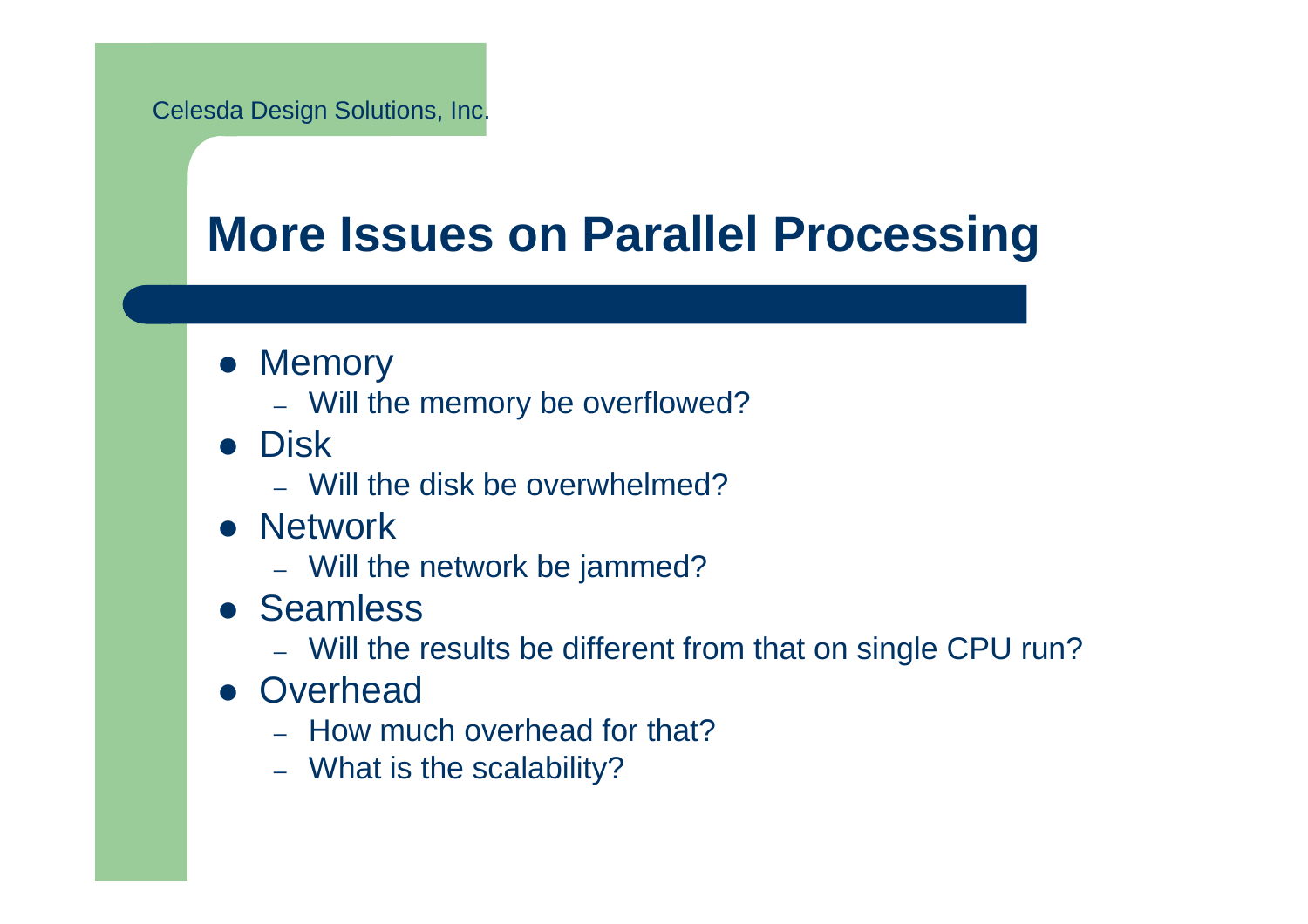## **Is DRC a Local Issue?**

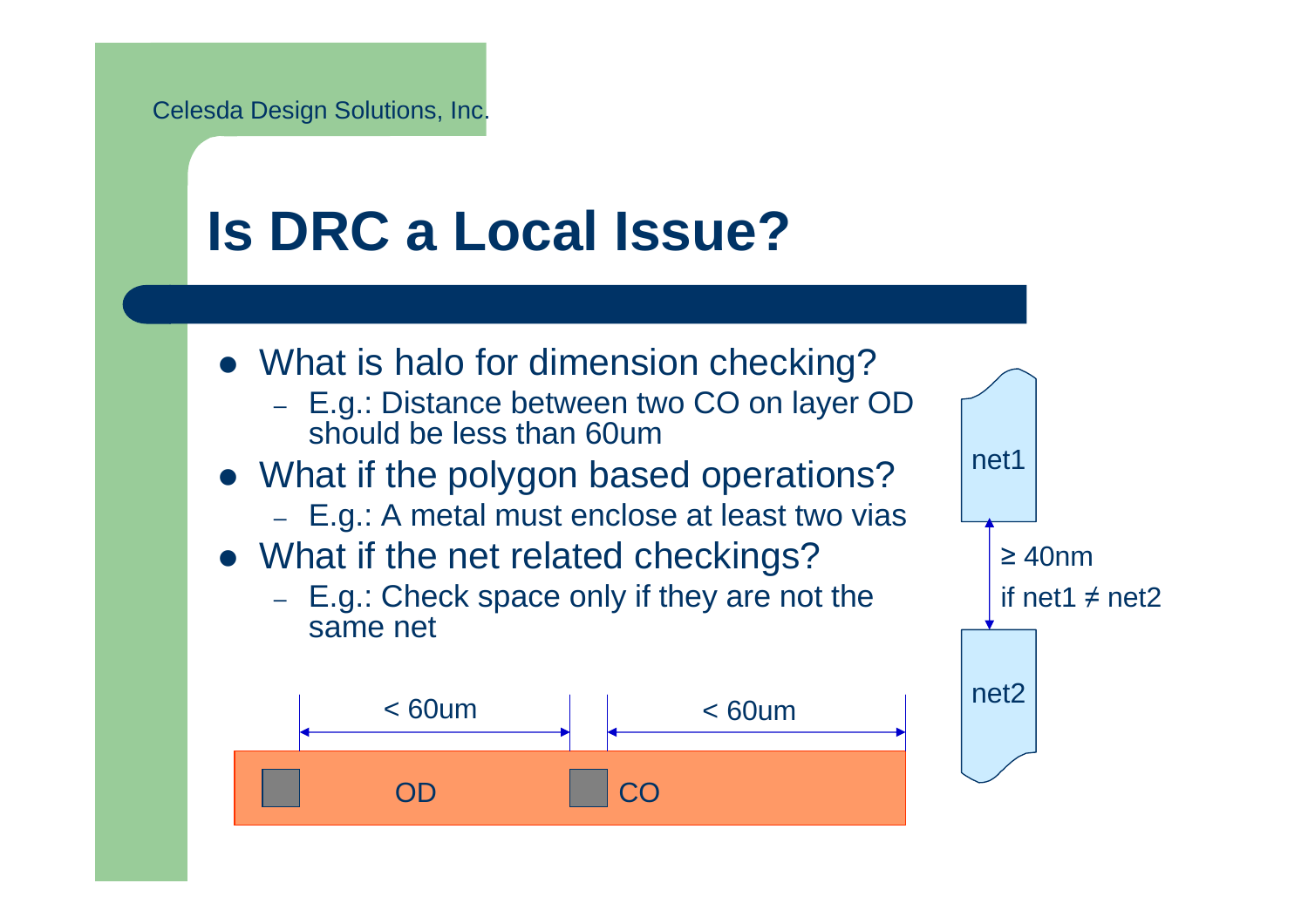## **Rules, Operations and Layers**

- Rules are more and more complicated
- More and more operations are needed to implement a rule checking
- More layers are involving for complicated rule checking, e.g.:
	- More and more rule checking needs connectivity information, and
	- More and more layers are involved in connectivity operations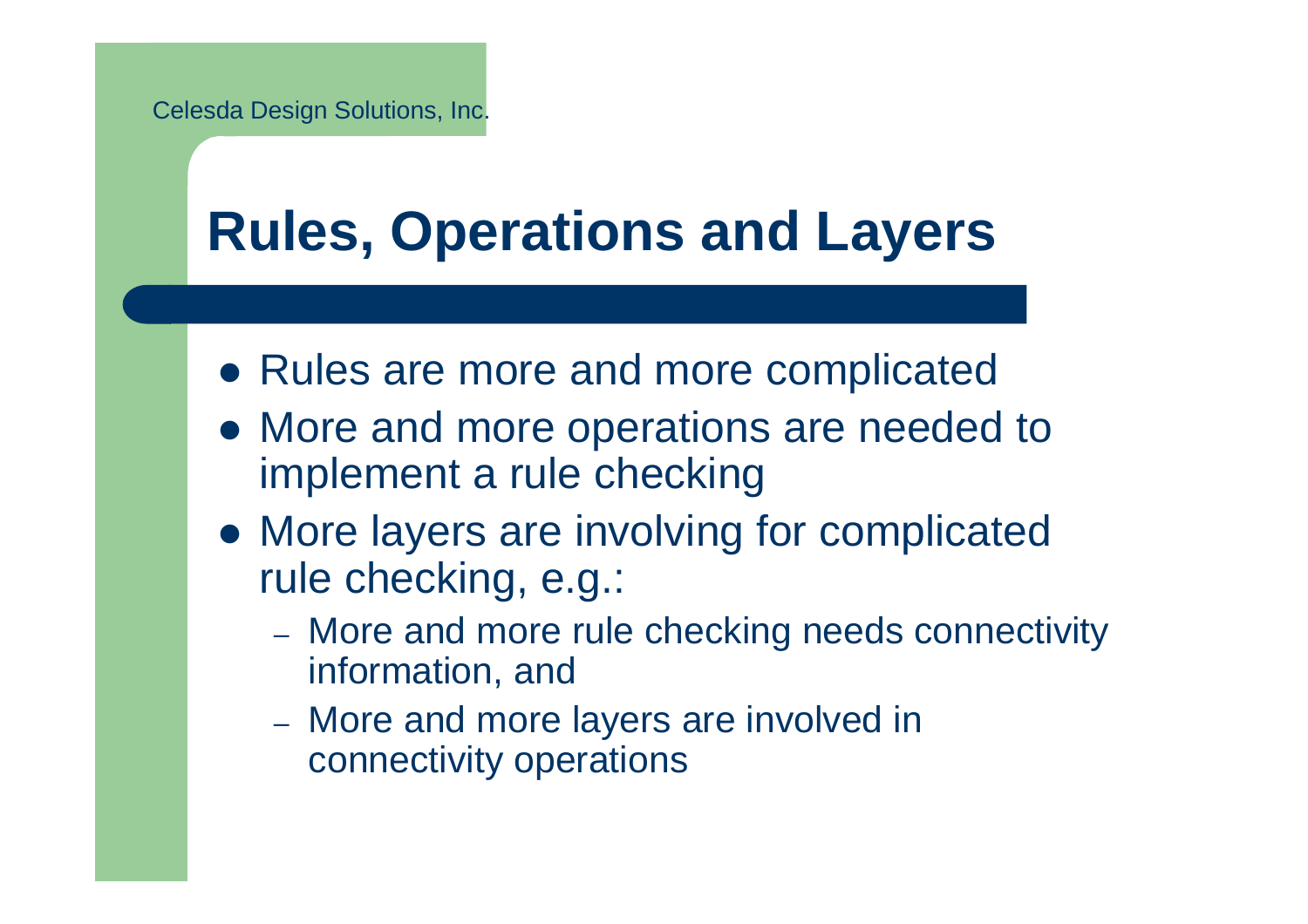#### **Connectivity Operations and Layers**

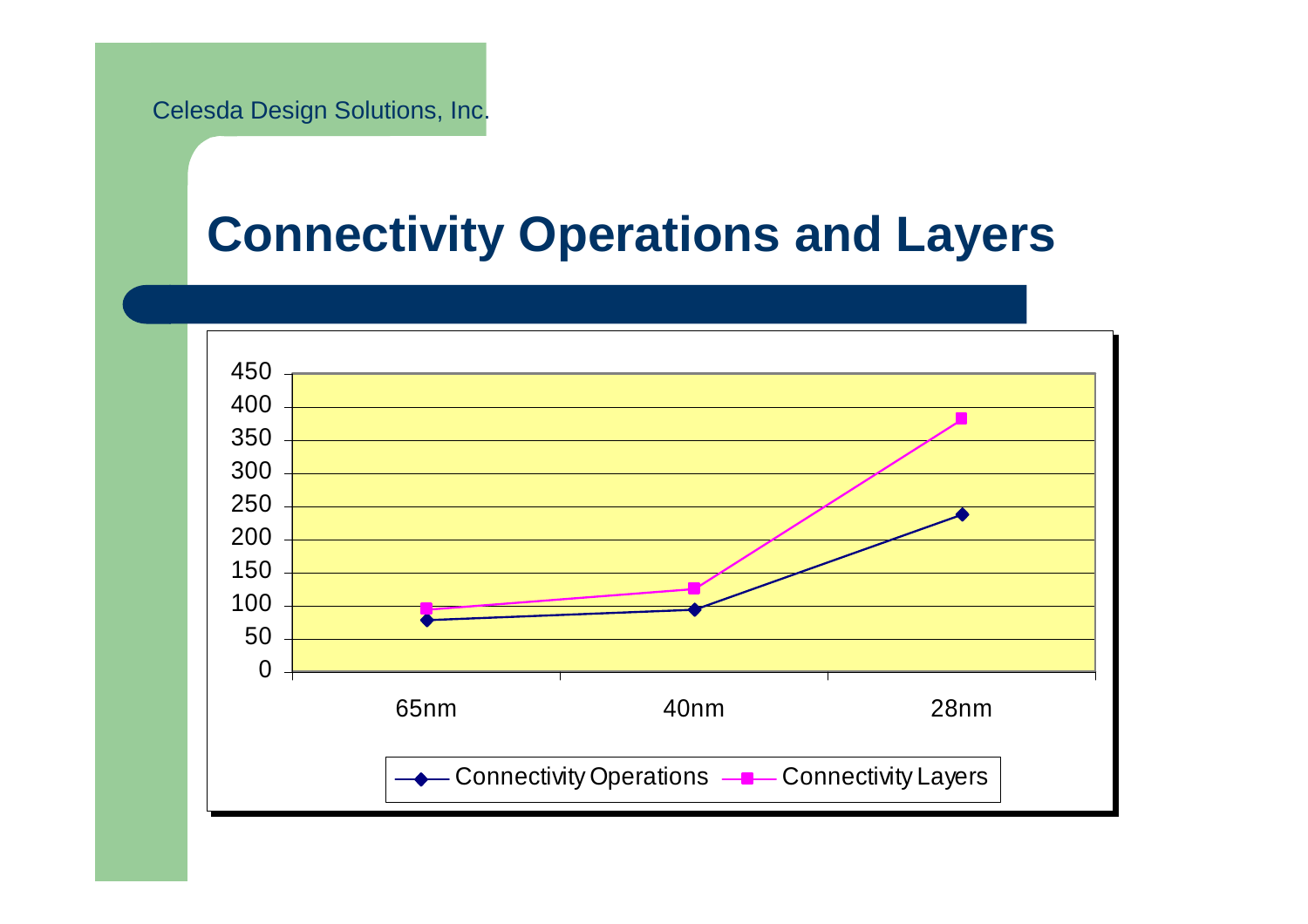#### **Is DRC just for Geometry Dimension Checking?**

- Netlist extraction
- $\bullet$ Device parameter calculation
- **Antenna checking**
- **•** Electrical rule checking
- Net selection
- Overall, objects in DRC:
	- Polygons, edges, points, layers, nets, devices, device parameters, geometry properties, text labels, errormarks, …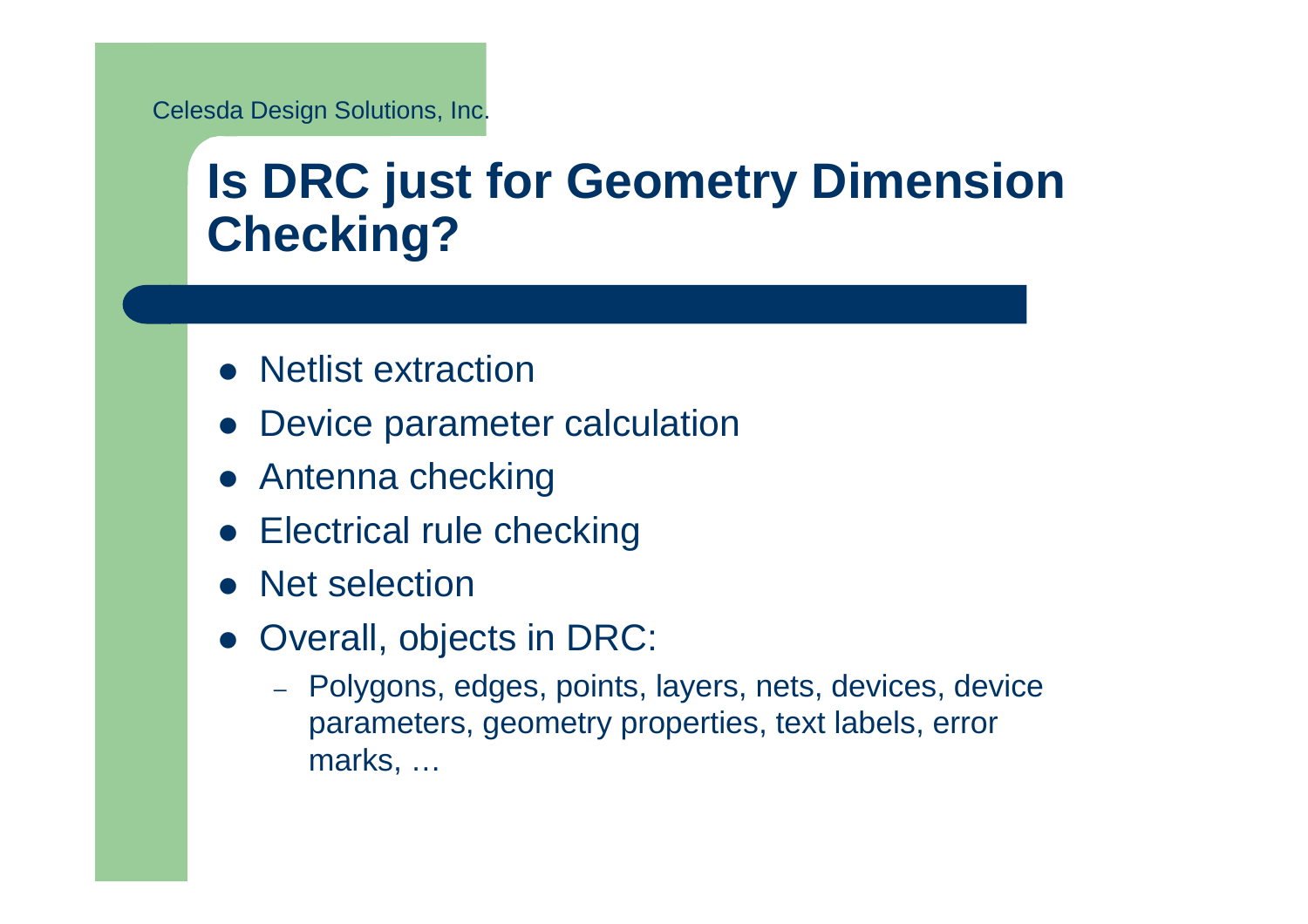## **Is DRC just for Verification?**

- Metal filling
- Layout modification
	- Double via insertion, for example
- **Geometry correction** 
	- DFM optimization, such as OPC
- **Mask generation**
- $\bullet$ …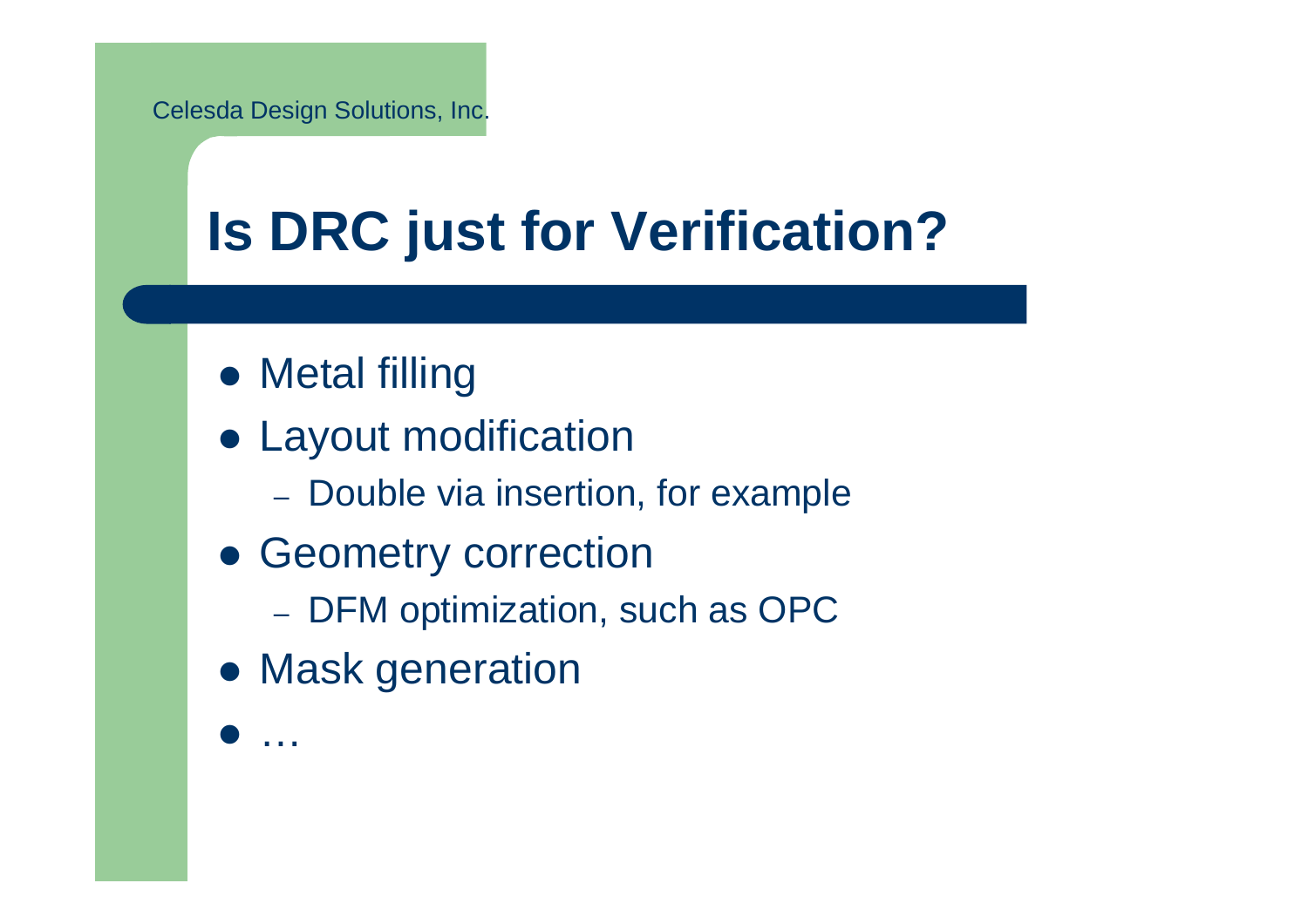## **Accuracy and Capacity**



- > Snapping the intersection point to a grid
	- Some edges are shifted
	- > The angle is not 90 degree any more
	- False/Missing errors might happen
- $\blacktriangleright$  Scaling up the design might limit the design size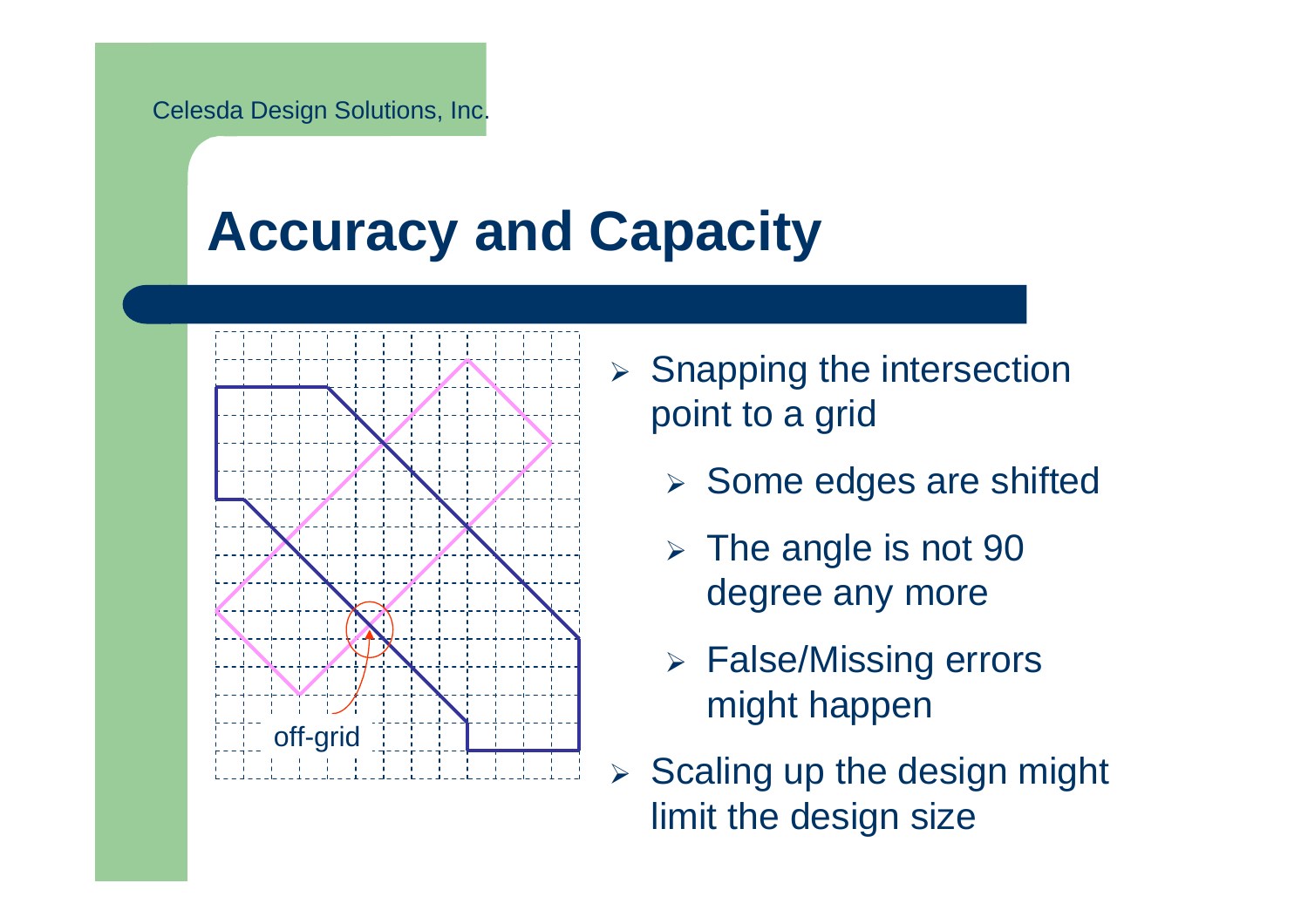### **Accuracy Example**



False errors might be created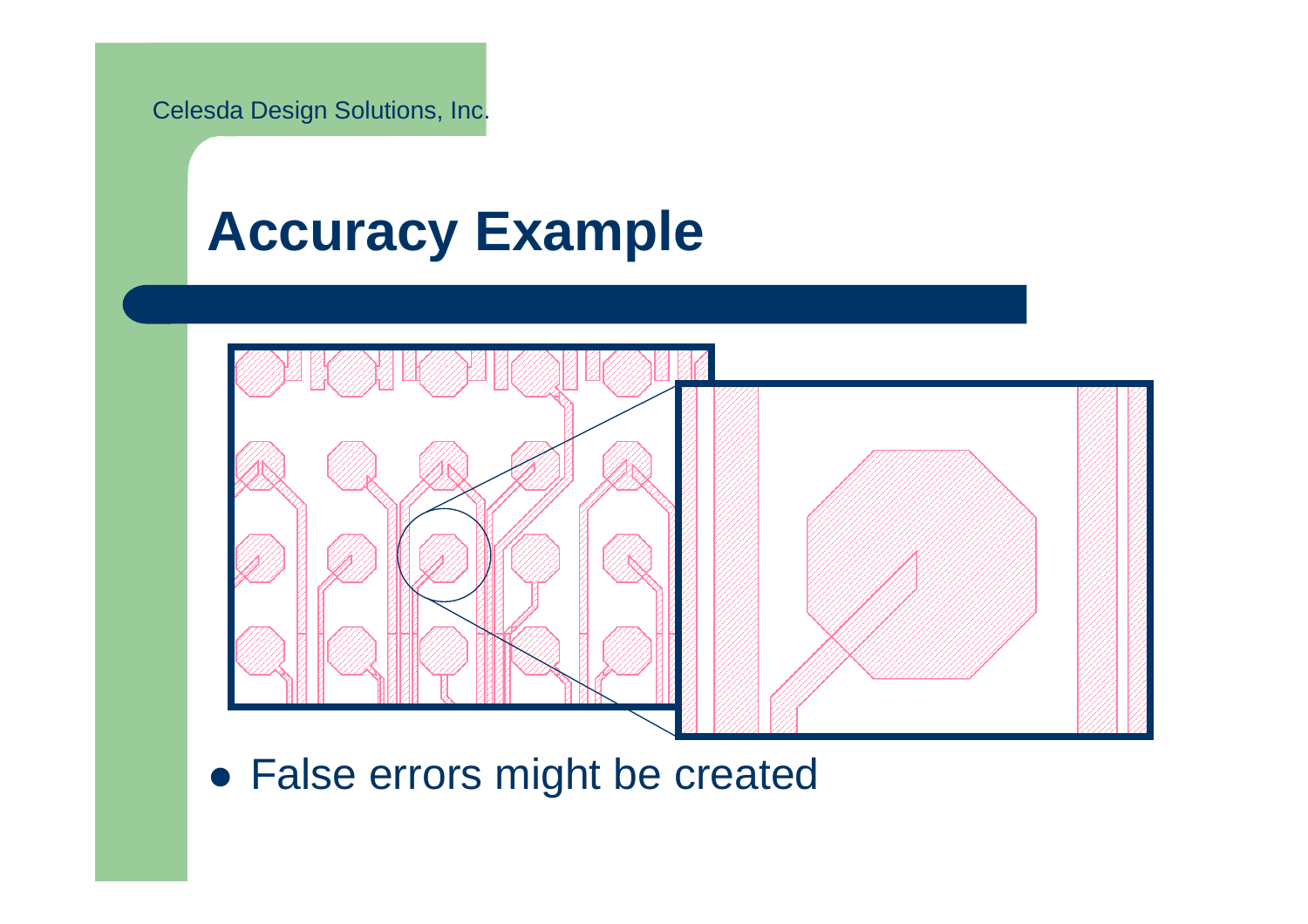## **DRC for Small/Block-level Designs**

#### **Custom Design Platform**

- Small designs
- These features are NOT critical

#### **P&R flow**

- KIOCK-– Block-level designs, no hierarchy
- These features are NOT critical
- These features are NOT necessary
- Rule deck is much simpler

**Performance** Memory Usage**Hierarchy** Parallel Processing

Device ExtractionDevice ParameterConnectivity Extraction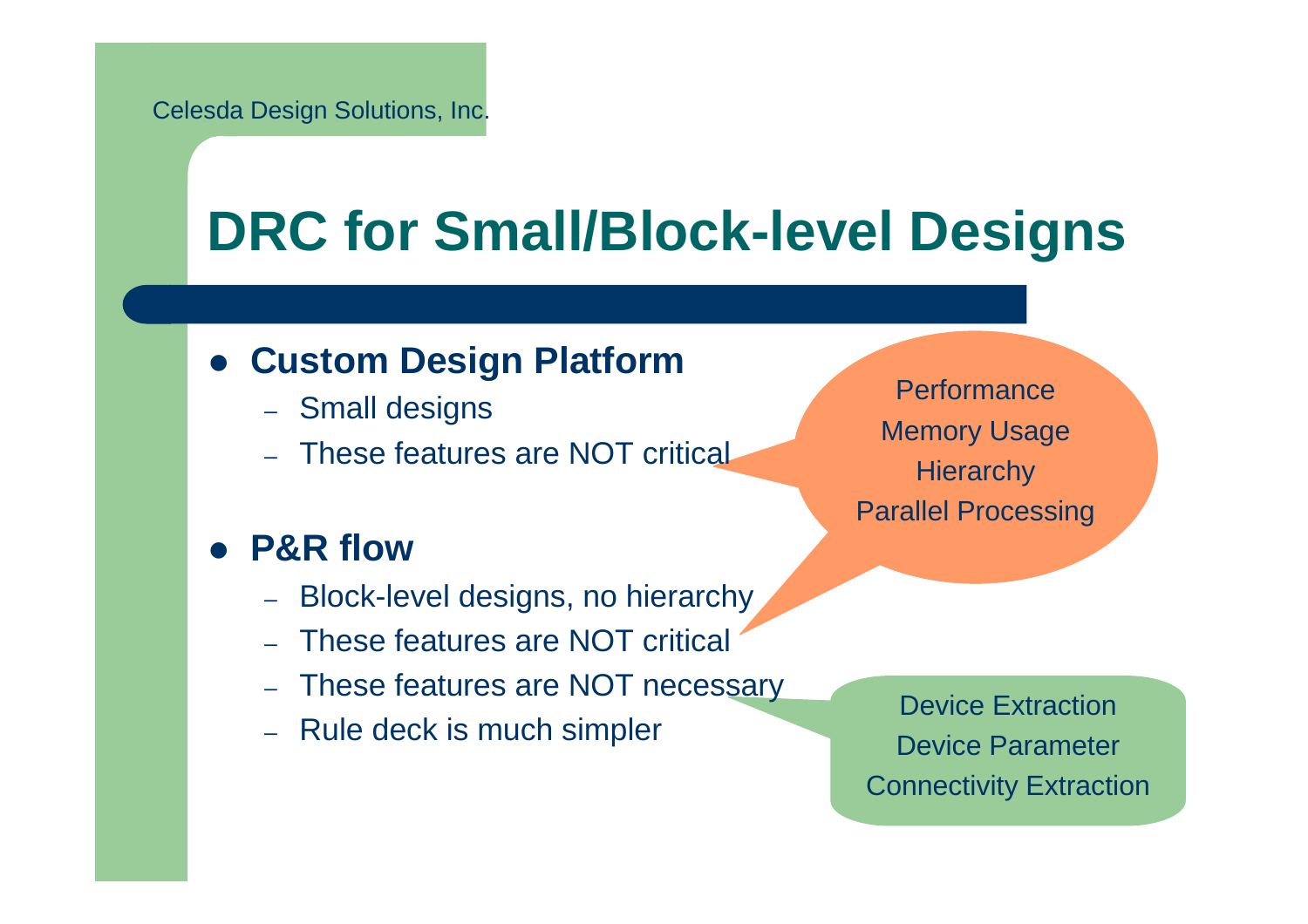## **Evaluating a DRC tool**

• Layout patterns

…

- To check error mark accuracy
- To check robustness
- To check feature coverage
- Full chip designs with **completed rule decks**
	- $\,$  To check accuracy with large designs
	- To check accuracy with all advanced rules
	- To check memory usage
	- $\,$  To check disk usage
	- To check performance
	- To check performance/accuracy on parallel processing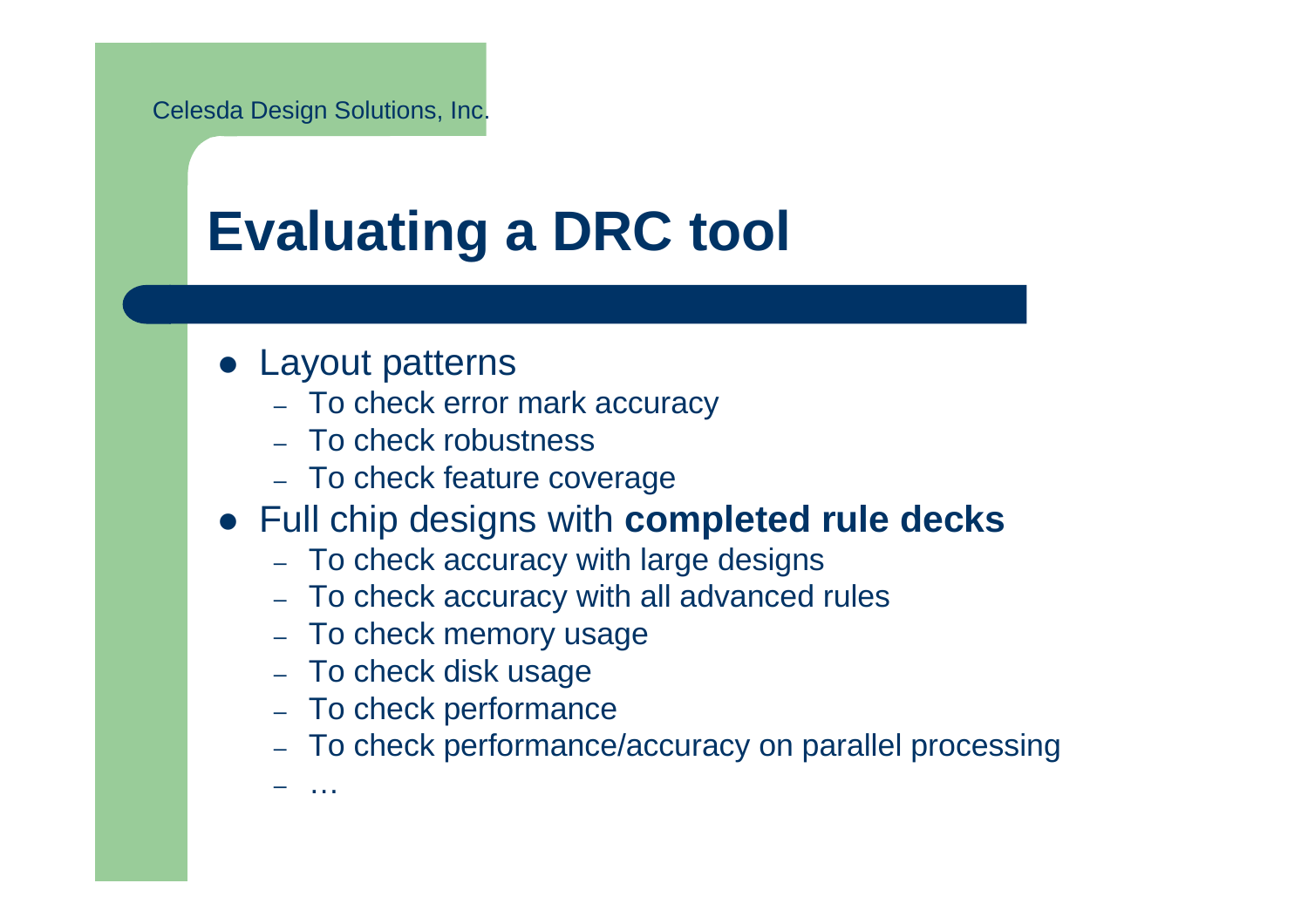#### **VELA Platform**

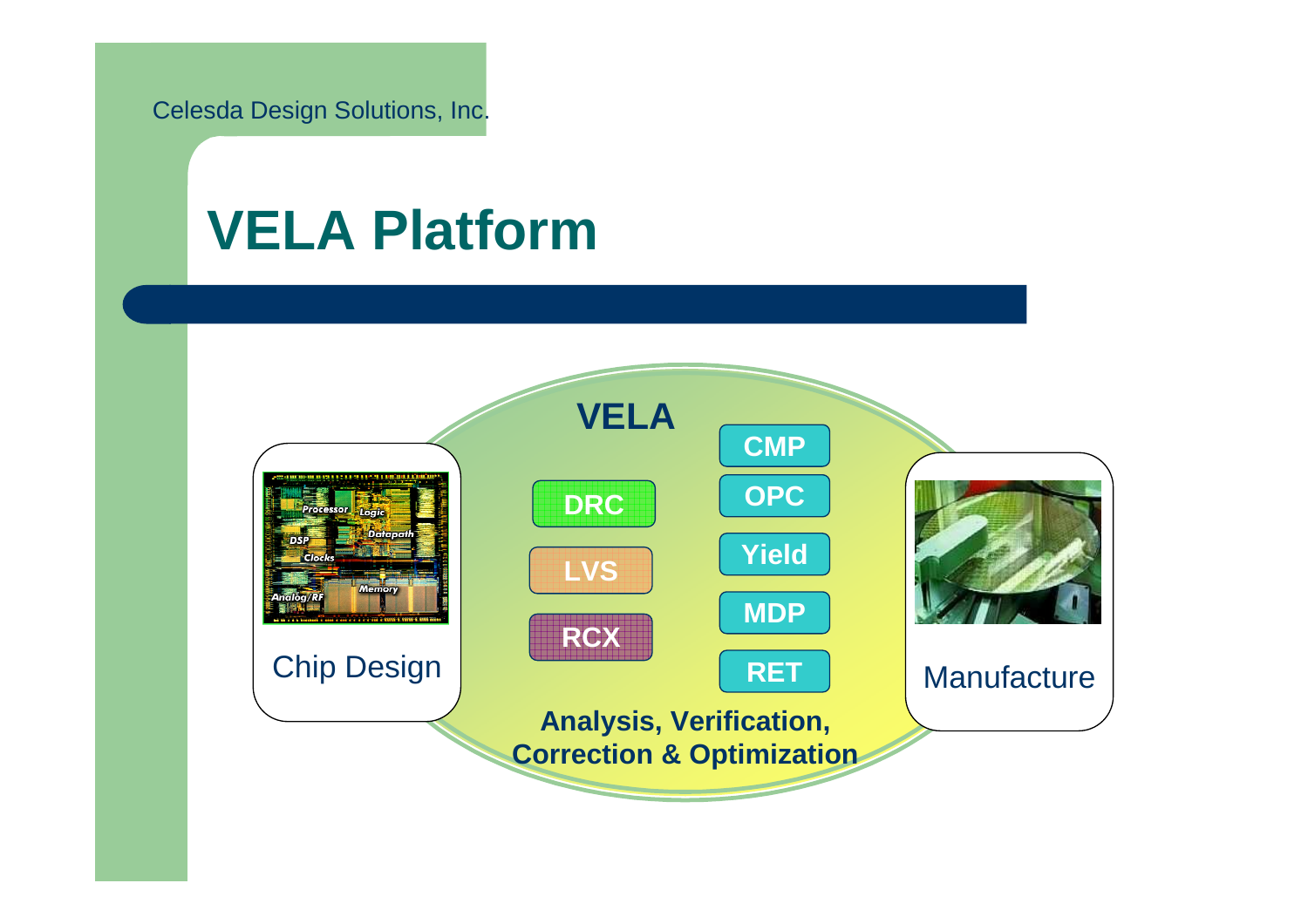## **Celesda Technologies**

- Proprietary geometry processing algorithms to achieve performance boost
	- 2-4X faster than the leading competitor
	- Preserve verification accuracy
- Proprietary Multi-Level Intercrossing Data Management for Parallel Processing
	- Achieve linear scalability on multiple CPUs
- Less memory usage based on customer evaluation results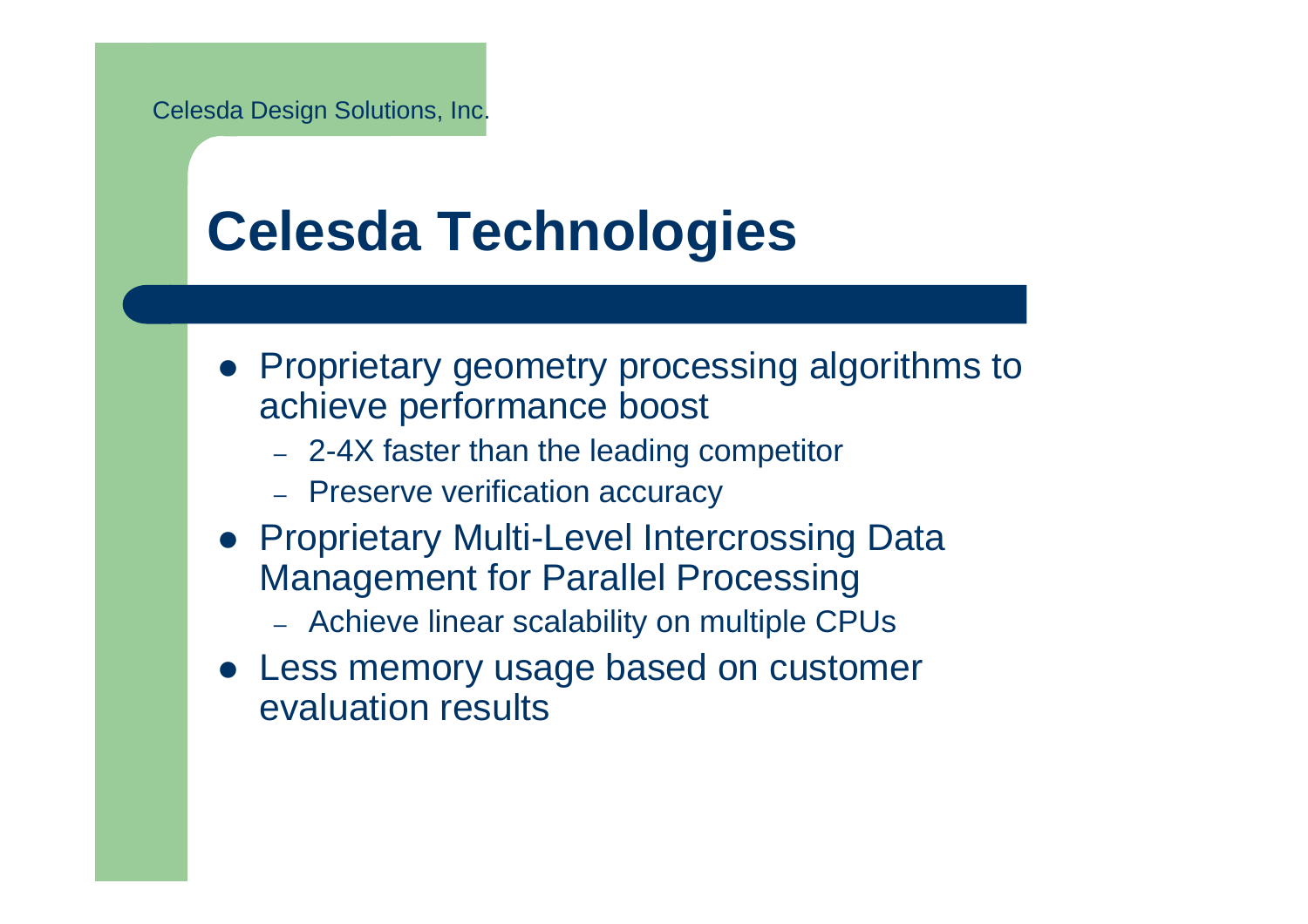## **Plug-and-Run**

- No impact on customers' existing flow
- Support iDRC for advanced technology nodes

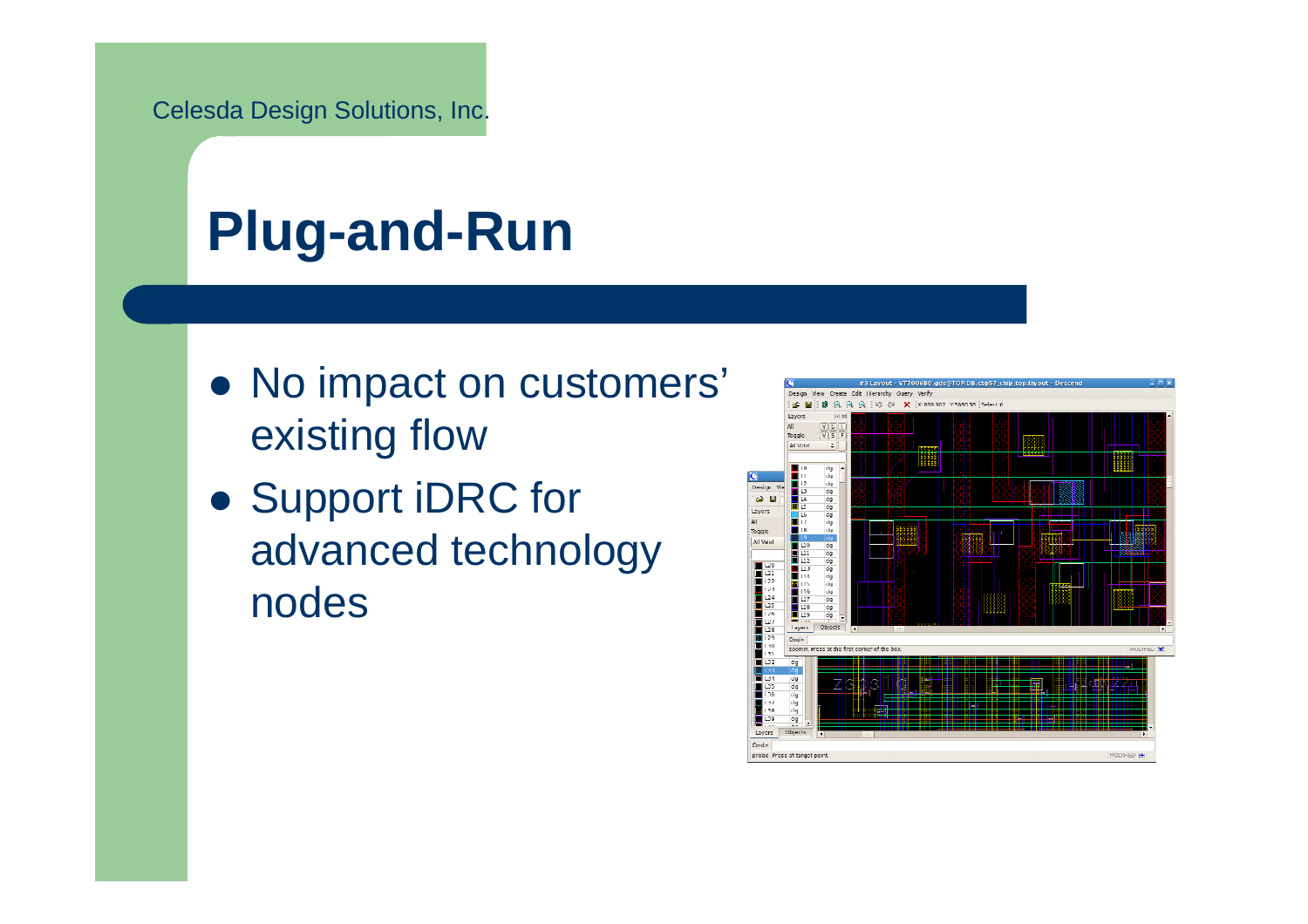### **Product Status**

- Verified Technology nodes
	- TSMC 180, 130, 110, 65/55, 45/40, 28nm
	- SMIC 180, 130, 110, 65nm
	- Jazz/Tower 180nm
- Supported Features
	- DRC
	- –– Antenna checking
	- Density
	- Metal Fill
	- Netlist extraction
- **•** Business
	- $-$  Has taped out over 30 designs on few companies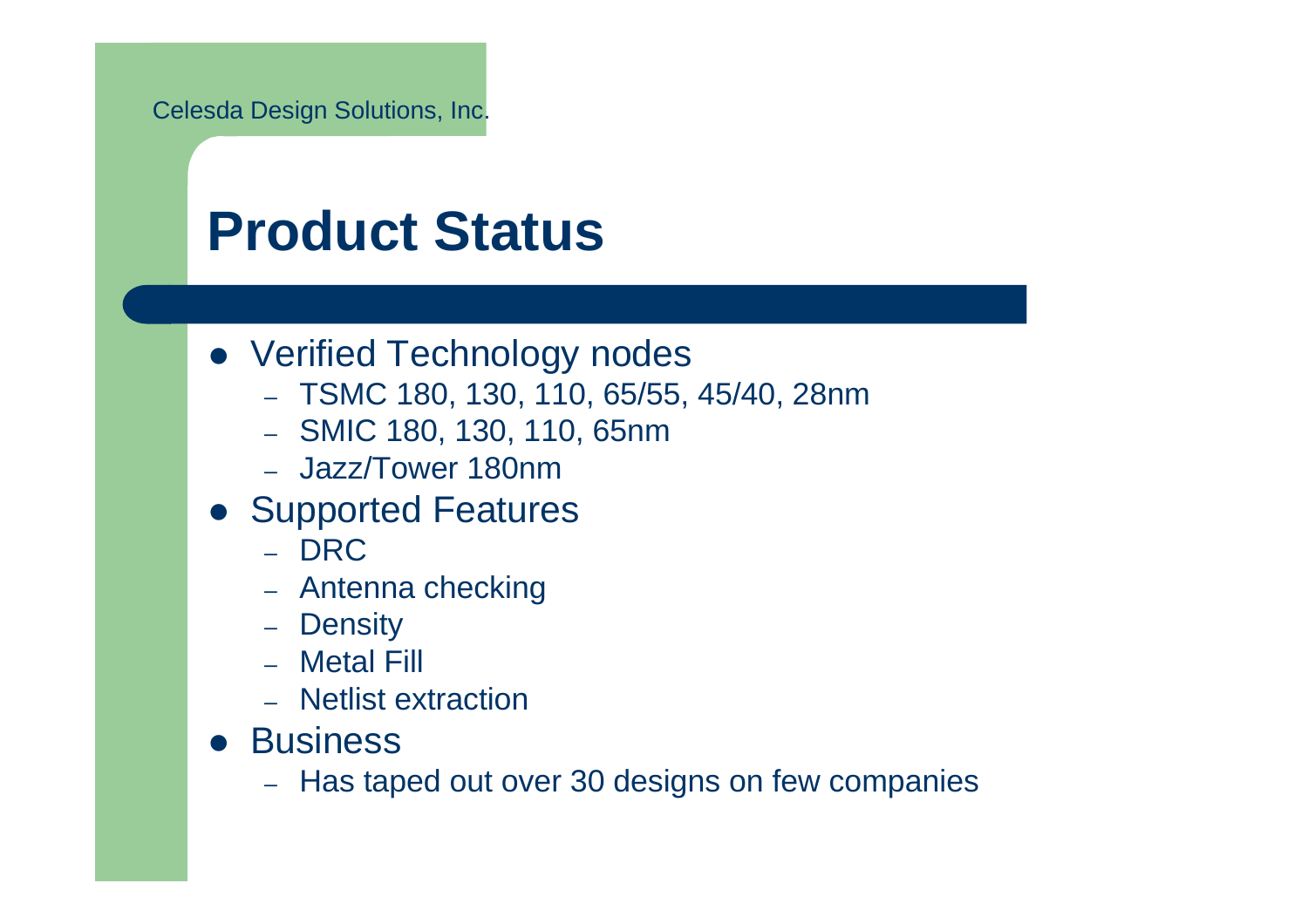## **Testing Data**

| <b>Case</b> | <b>GDSII</b> | <b>Vela</b> |               |           |               |
|-------------|--------------|-------------|---------------|-----------|---------------|
|             |              | 1 cpu $(s)$ | $2$ cpu $(s)$ | 4 cpu (s) | $6$ cpu $(s)$ |
| <b>V82</b>  | <b>9.2GB</b> | 35,505      | 18,382        | 10,156    | 7,296         |

- $\bullet$ A SoC Design
- $\bullet$  Data communication, 40nm technology